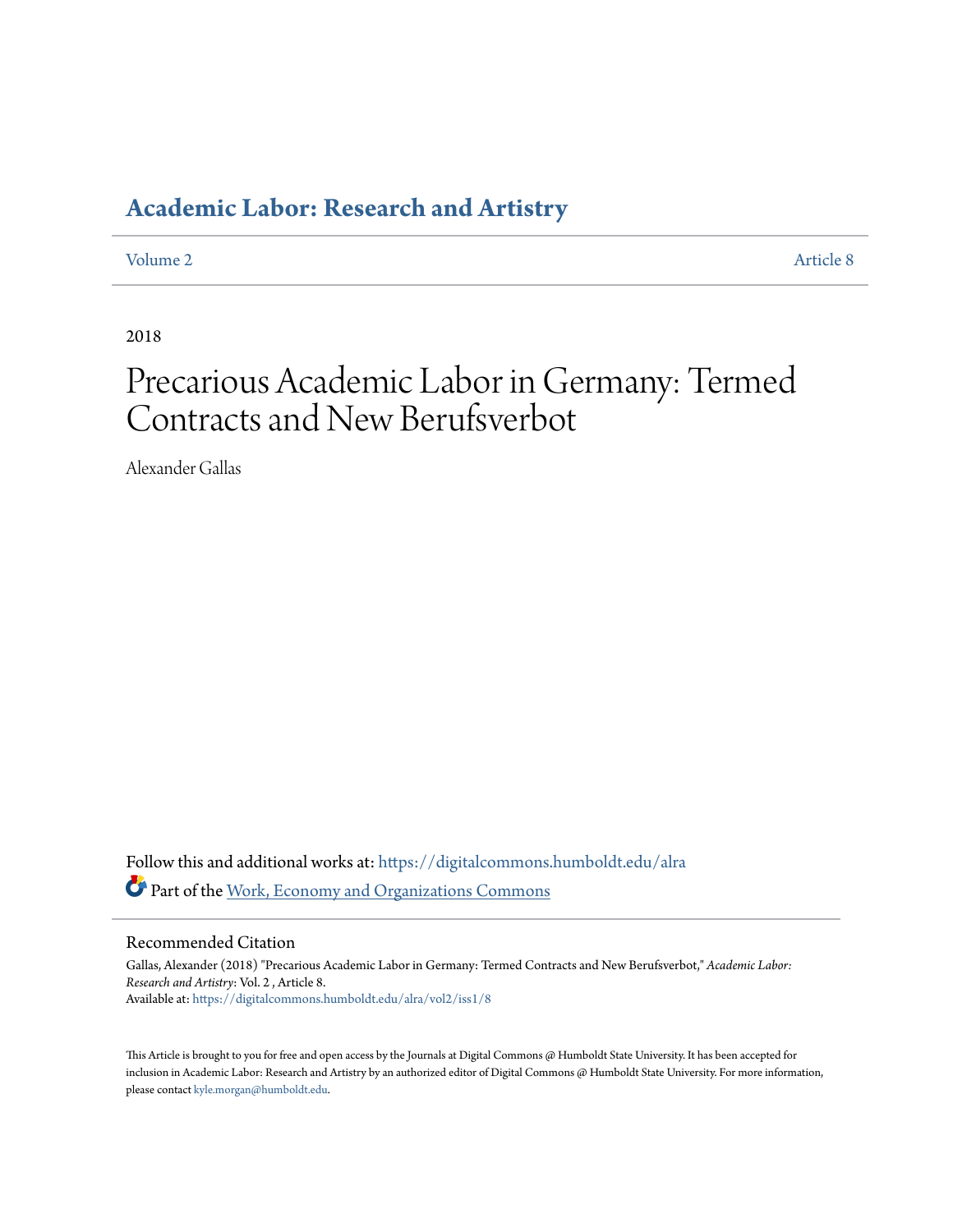## Precarious Academic Labour in Germany: Termed Contracts and a **New Berufsverbot<sup>1</sup>**

Alexander Gallas *University of Kassel, Germany*

**\_\_\_\_\_\_\_\_\_\_\_\_\_\_\_\_\_\_\_\_\_\_\_\_\_\_\_\_\_\_\_\_\_\_\_\_** 

#### **Abstract**

The author examines how precarity is produced in German academia and explores how labour activists are trying to combat it. The focus is on mid-level faculty. In the first part, the mechanics of precarisation are explained; in the second part, the institutional supports of the status quo blocking change in favour of labour are identified, and in the third part, the demands and strategies of two organisations are analyzed that have made headlines in recent years by exposing the proliferation of precarity in German academia: the Education and Science Workers' Union (GEW) and the Network for Decent Work in Academia (NGAWiss).

Dr. Alexander Gallas belongs to the mid-level faculty at the Department of Political Science, University of Kassel, Germany, and has a termed contract. He is active in an initiative that facilitates the self-organisation of precarious academic workers. Furthermore, he is a rank-and-file member of the Education and Science Workers' Union (GEW). He serves on the editorial board of the *Global Labour Journal* and has authored a monograph called *The Thatcherite Offensive: A Neo-Poulantzasian Analysis* (Haymarket, 2017). [Email: [alexandergallas@uni-kassel.de\]](mailto:alexandergallas@uni-kassel.de)

<sup>&</sup>lt;sup>1</sup> This is a slightly revised version of an article that was first published as part of a section on 'The Proliferation of Precarity in Academia' in the January 2018 issue of the *Global Labour Journal* (GLJ). I would like to thank Simone Claar and Anil Shah as well as my fellow editors at the GLJ for helpful comments on a draft. The usual disclaimers apply.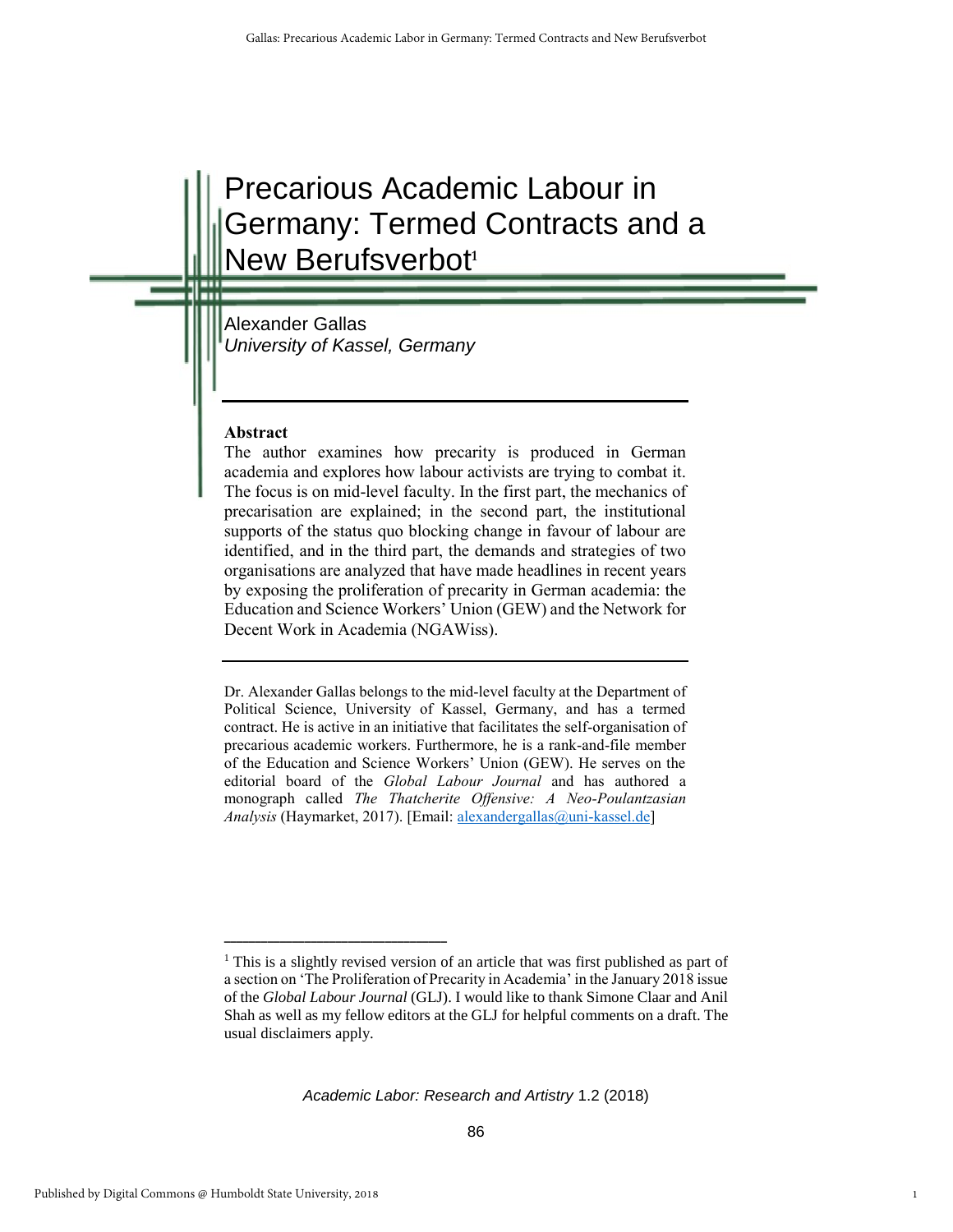he German term Berufsverbot entered the lexicon of international political debates in the early 1970s. It referred to a law enacted in West Germany that banned people from working in the public sector because they were aligned with what were deemed anticonstitutional organisations such as the pro-Soviet German Communist Party (DKP), for example. The expression made a comeback in recent years in a completely different context: mid-level faculty in academia use it to protest against the legal regulation of termed contracts.<sup>2</sup> Notably, in 2015 academic labour activists included it in an open letter directed to the Minister of Education and all members of the Federal Parliament. The MPs had drawn the ire of the activists because they were in the process of amending a law regulating termed contracts in academia, and it had transpired that a majority were not prepared to repeal its most controversial provision. This provision limits the employment period of people in midlevel positions who are on termed contracts. Mid-level faculty can only work in state-funded positions for six years before the completion of their PhD and for another six years after that point. The frustration of the activists results from the fact that permanent positions in the medium bracket of academia are incredibly rare, and that it is very difficult to attain full professorships, which is the standard way to obtain a secure job. Many academics have to leave their profession altogether once they have reached the end of the six-plus-six-year period – often after having spent roughly two decades of their lives studying and working in higher education institutions. **T**

In this article, I will examine how precarity is produced in German academia and explore how labour activists are trying to combat it. In so doing, I will focus on mid-level faculty. First of all, I will explain the mechanics of precarisation; second, I will identify the institutional supports of the status quo blocking change in favour of labour; and third, I will analyse the demands and strategies of two organisations that have made headlines in recent years by exposing the proliferation of precarity in German academia: the Education and Science Workers' Union (GEW) and the Network for Decent Work in Academia (NGAWiss).

**\_\_\_\_\_\_\_\_\_\_\_\_\_\_\_\_\_\_\_\_\_\_\_\_\_\_\_\_\_\_\_\_\_\_\_\_** 

<sup>2</sup> When I speak about "mid-level faculty", I refer to what is called *Mittelbau* [intermediate structure] in German, a technical term that points to an ill-defined intermediate layer of scientists employed by universities, who are neither students nor full professors. Some of the members of this status group are still in the process of completing a PhD programme (PhD candidates are not necessarily considered students in Germany), others are post-docs, and some are teaching or research fellows or coordinate research projects.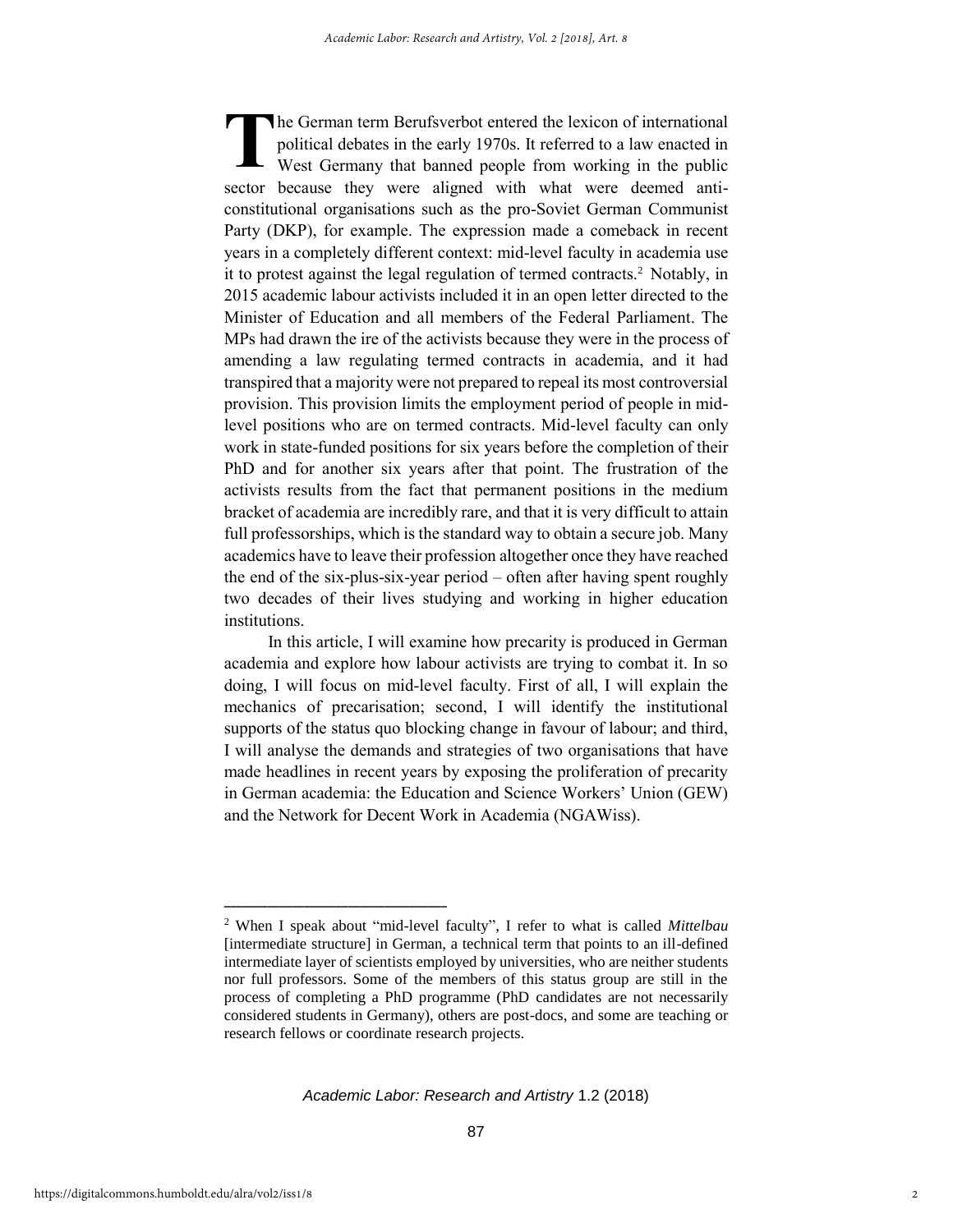#### **The Mechanics of Precarisation**

In the German higher education system, mid-level faculty are faced with two peculiar challenges, which result both from the mode of operation of higher education institutions and from recent political interventions. First of all, there are very few open-ended positions in the intermediate stratum of academia – of the under-45s who are mid-level faculty, 93 percent are on termed contracts (BUWIN127). This scarcity of permanent jobs reflects the fact that mid-level positions are seen as transitory: their institutional function is to facilitate the passage of younger academics to a full professorship.

Second, reaching this goal is a daunting task. In order to qualify at all, mid-level academics are usually required to have completed a second thesis after their PhD (Habilitation), which is dedicated to a new, separate topic. In the social sciences and humanities, this thesis is typically comparable to a fully revised book manuscript; in the natural sciences, it is commonly a collection of peer-reviewed articles. Aspiring full professors have to tackle this challenge on top of carrying out all the tasks that secure the functioning of higher education institutions on a day-to-day basis: teaching, the supervision of BA and MA dissertations, the mentoring of students, committee work, writing applications for research funding, and research and publication activities that are unrelated to the second thesis. Importantly, however, achieving the qualification needed to obtain a full professorship is not in any way linked with being offered a permanent position. Whereas assistant professors with tenure-track positions in the United States (US) automatically advance into permanent jobs at their home institution once they have met tenure requirements, German mid-level faculty who have successfully defended their second thesis and have reached the end of their six-plus-six-year period find themselves out of their jobs. They compete for full professorships in the job market, and the number of openings is strictly limited. In 2014, for example, the ratio of people appointed to a full professorship to those who had successfully completed their second thesis was roughly one-to-five. On average, only one in twenty-three applications for a full professorship was successful (BUWIN194).

These extreme numbers reflect a recent development that has been created through higher education policies. Whereas state funding for PhD and post-doc positions has increased significantly in recent years, the same cannot be said of full-time professorships. The result is "most extreme competition" (Ullrich392) for jobs at the highest level – in particular in the social sciences and humanities, where it is difficult to switch to new careers once people have spent a long time inside the system (Ullrich408;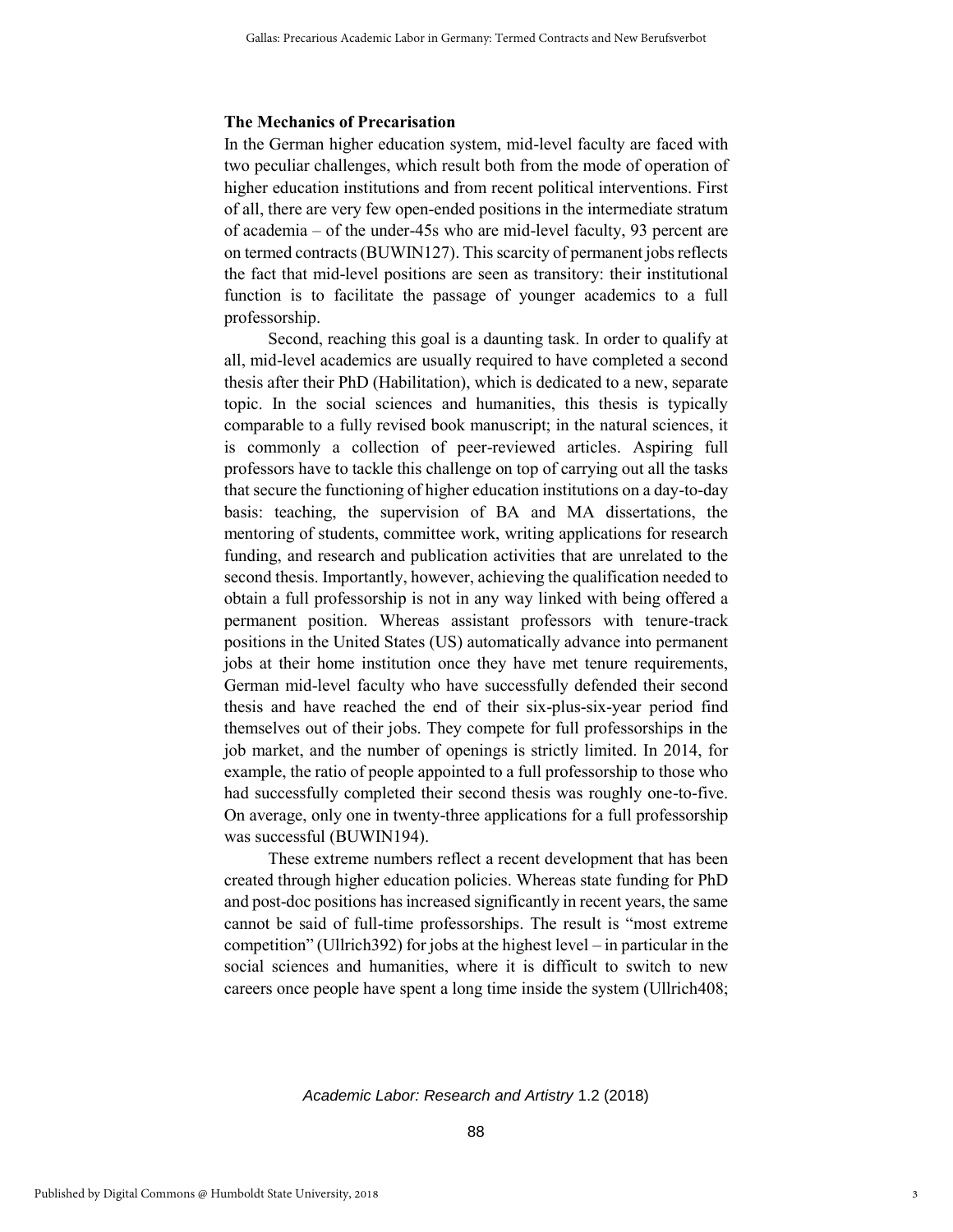#### BUWIN188).<sup>3</sup>

In any case, people are relatively old when they finally become full professors or have to leave academia for good. The average age of people appointed to full professorships is 41 (BUWIN: 59). Consequently, many female academics face the challenge that pregnancy and childbirth fall into their highly insecure "qualification period." Some respond to the insecurity surrounding their jobs by choosing not to have children at all or to leave academia altogether (Schürmann139–40; Von Gross). Likewise, precarity at the intermediate level discriminates against people with working-class and immigrant backgrounds. They often lack family networks supportive of an academic career as well as financial resources and thus find the thought of having to switch to a new profession in one's late thirties or early to mid-forties even more daunting than others (Lange-Vester and Teiwes-Kügler). Put differently, the existing institutional configuration in academia reinforces relations of social domination – be they gender, class, or race relations.

In sum, academic career paths in Germany are characterised, in the words of the 2017 National Report on Junior Scholars, by a "bottleneck problem" (BUWIN27).<sup>4</sup> This is why activists argue that the law regulating termed contracts amounts to a de facto occupational ban for many academics: if they have not advanced into a full professorship during the

**\_\_\_\_\_\_\_\_\_\_\_\_\_\_\_\_\_\_\_\_\_\_\_\_\_\_\_\_\_\_\_\_\_\_\_\_** 

<sup>&</sup>lt;sup>3</sup> All quotations from German-language texts have been translated by the author.

<sup>4</sup> Significantly, there are plenty of academics in Germany who even fail to secure termed mid-level jobs and try to make ends meet with sessional teaching. In 2016, there were 100,000 sessional lecturers in the country, compared to 50,000 full professors. They cover a significant amount of teaching, among it compulsory modules that are offered on a regular basis. In Berlin, where exact numbers exist for the 2013–2014 winter semester, sessional lecturers covered roughly between 10 and 50 percent of all hours taught at their respective institutions (Oberg3). Usually, they earn between 20 and 55 Euros per hour taught. Importantly, if time for preparation and marking is factored in, wages per hour worked are significantly lower than nominal remuneration (Scholz; Ullrich390). Peter Grottian, a Berlin-based political scientist, estimates that sessional lecturers "often work for three Euros an hour" (roughly 3.50 US Dollars at the time of writing). Furthermore, they are formally self-employed, which means that they have no job security whatsoever and no statutory entitlement to holidays, sick pay and minimum wages. Likewise, no work is available for them during the break periods, which extend to almost six months a year at German universities. In sum, sessional lecturers are in a far weaker position in the academic labour market than those who have the threat of the de facto occupational ban hanging over them. But it is important to note in this context that precarisation in higher education does not just affect academics: increasing numbers of staff are on termed contracts and university managers across the country create precarious jobs through outsourcing cleaning and other service work to "cheap" third-party providers.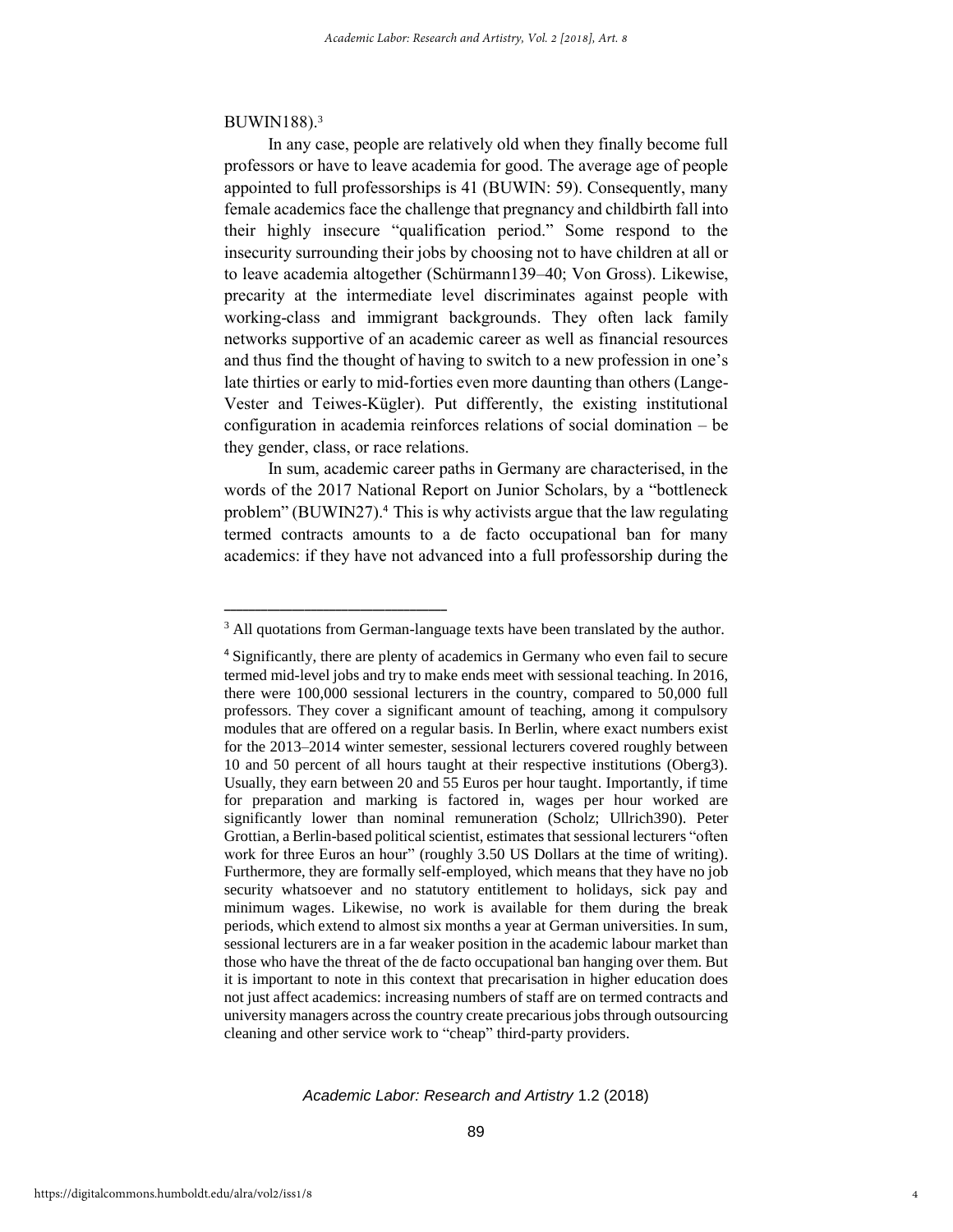six years of employment after their PhD, their chances of continuing to work in academia are slim.<sup>5</sup>

#### **Institutional Supports of the Status Quo**

The Berufsverbot is just one facet of a higher education system that brings together, in the view of activists and critical scholars, the worst of all worlds. The organisational structure of German higher education institutions is characterised by a curious mix of feudalism and neoliberalism (Ullrich393; van Dyk and Reitza,b). On the one hand, there are steep internal hierarchies that date back to medieval times and have survived all the deep ruptures in German history. These hierarchies are visible in the fact that full professors are heavily privileged vis-à-vis midlevel faculty, members of staff, and students. This concerns not just their pay and job security but also their decision-making authority. One example is that professors usually have the absolute majority of votes in search committees and other key working groups tasked with institutional self-administration. Another is the chair-based internal organisation of departments (Lehrstuhlprinzip). Every full professor typically occupies a chair; that is, they are the head of a subdivision defined by a research field that reflects their specialism. The subdivision also consists of one or several mid-level positions. Importantly, the decision of whom to appoint to these mid-level positions lies with the chair, not the department, and mid-level faculty report, in the first place, to their chair, not to the head of department. As almost all contracts are termed, this means that chairs can regularly change the people working for them. Against this backdrop, it is unsurprising that demands to phase out termed contracts are met, from the side of full professors, with ambivalence at best. There is a systemic connection between precarity and privilege that Silke van Dyk and Tilman Reitz (2016b: n.p.) describe: "So far, the precarious careers and paths (which have been taken by almost everyone) often have been protecting feudal privileges because the latter are seen as a legitimate compensation for years of dependency, insecurity and exploitation and are therefore not given up easily" (van Dyk and Reitz).

In recent years, on the other hand, politicians, university managers, representatives of business, and lobbyists have successfully propagated the neo-liberal principle of the "entrepreneurial university." This is visible, for example, in higher education funding. Adjusted for inflation, basic

**\_\_\_\_\_\_\_\_\_\_\_\_\_\_\_\_\_\_\_\_\_\_\_\_\_\_\_\_\_\_\_\_\_\_\_\_** 

<sup>&</sup>lt;sup>5</sup> A study by the Organisation for Economic Cooperation and Development (OECD) highlights that the number of German academics working outside their home country is in the tens of thousands, and that their main motive for emigrating are career opportunities (OECD, 2015: 120–21, 130). In light of this, it appears that in Germany, an important individual strategy for academics of dealing with insecure employment prospects is to move abroad.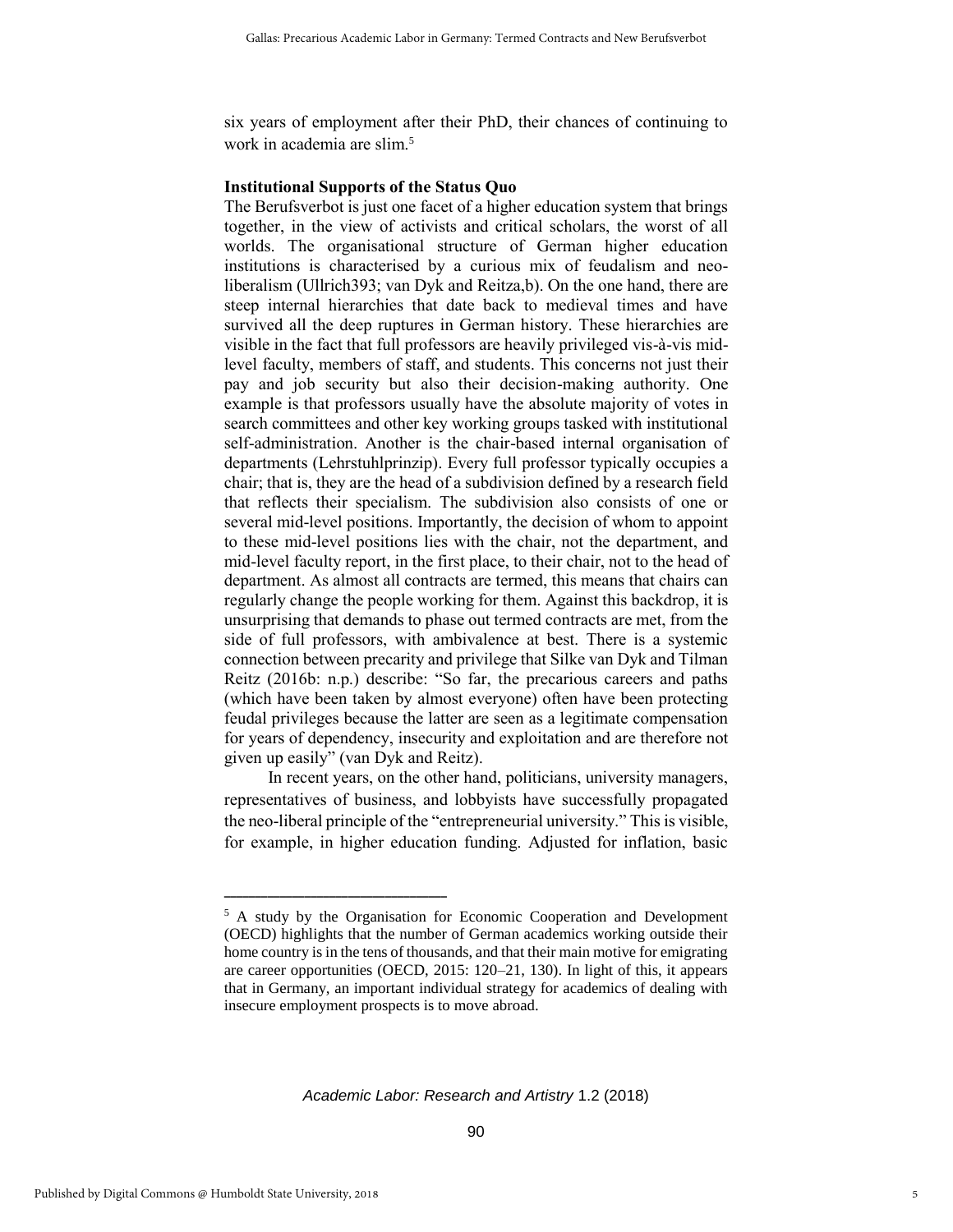state funding for higher education institutions per student and year has decreased from  $\epsilon$ 7,268 in 2004 to  $\epsilon$ 6,361 in 2013 (Baumgarth, Henke, and Pasternack44). This funding shortfall is partly made up by the fact that third-party funding has increased significantly. In 2004, it was  $\epsilon$ 3.4bn overall; in 2013, the number was  $\epsilon$ 7.1bn (Statistisches Bundesamt, email communication).<sup>6</sup> Significantly, the largest share of this money comes from public, tax-funded agencies like the German Research Foundation (DFG), the Federal Ministry of Education and Research (BMBF), and the European Research Council (ERC) (DFG). Consequently, this process of funding substitution, which is driven by the neo-liberal belief in the efficiency of permanent competition, produces insecure, short-term, project-based work (van Dyk and Reitzb). Many staff and mid-level faculty positions are created just for the duration of a research project, which may run for far less than the six years enshrined in the law, and many mid-level academics are faced with the task of creating their own jobs by acquiring external funding. At the same time, it is highly doubtful that this system makes academics more efficient workers: a lot of their working time is clogged up by writing research proposals that are often turned down by the funding agencies; this means that they never get to do the activities they were aiming to do, and many are unwilling to take risks with externally funded teaching and research projects because they feel to have to please their potential supporters.

Importantly, the flanking of feudal hierarchies with a neo-liberal mode of allocating resources through constant competition produces and reproduces the precarity of mid-level faculty. The privileges attached to the hierarchies invite full professors to defend a status quo based on job insecurity for their junior colleagues. The competitive pressures atomise mid-level faculty and create strong incentives for people to embrace strategies of individual instead of collective advancement – that is, to focus entirely on making headway in one's career instead of organising around precarious working conditions. In sum, the traditional and novel facets of the German higher education system complement each other in blocking avenues for change.

#### **Campaigns and Interventions**

#### **The Education and Science Workers' Union**

**\_\_\_\_\_\_\_\_\_\_\_\_\_\_\_\_\_\_\_\_\_\_\_\_\_\_\_\_\_\_\_\_\_\_\_\_** 

The existence of institutional mechanisms in higher education that reproduce the status quo gives rise to the question of where and how activists can intervene to challenge it. This is why it is important to

<sup>6</sup> The numbers for third-party funding are not adjusted for inflation.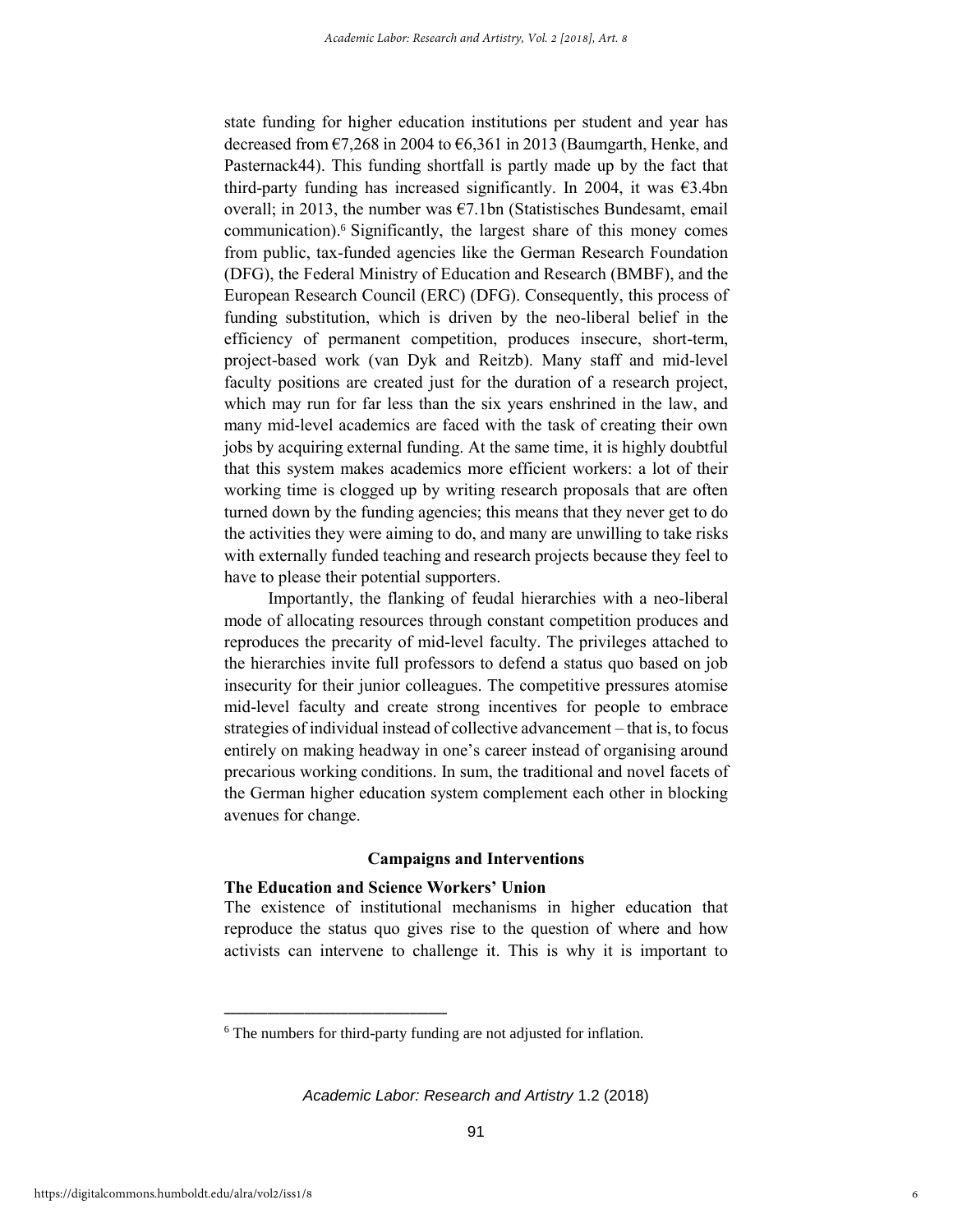examine the strategies of academic labour organisations in the field, in addition to the constraints, opportunities, and dilemmas they are facing. The biggest organisation that has been working to expose precarious academic labour and the insecurity of mid-level faculty in recent years is the Education and Science Workers' Union (GEW). The GEW is affiliated with the German Confederation of Unions (DGB), the biggest union umbrella organisation in the country. Like other big union apparatuses, the GEW is not homogeneous. There are sometimes profound differences between regional and local union bodies and the national leadership. Some of the former take a more radical line than the high-level officials. In what follows, I will focus on the strategic line of the national leadership.

The GEW is first and foremost a schoolteachers' union; relatively few of its members are employed at universities or research institutions: Out of 280,000 members in 2016, 176,000 worked in the schools section (roughly 63 percent) and only 18,000 in the higher education and research section (roughly 6 percent) (GEWa13). Considering the number of people working for German higher education institutions in academic jobs was 242,000 in 2016 (Statistisches Bundesamt, email communication), it becomes clear that the unionisation rate among academics employed at higher education institutions is rather low.<sup>7</sup> This problem is further aggravated by the fact that the vast majority of mid-level members of faculty are on termed contracts, which means that many of them leave the higher education sector, either temporarily or permanently. Consequently, the social base of the union in the higher education sector is not just small, but also unstable.

This turns into a problem for academic labour on two fronts. First of all, collective bargaining in the public sector is usually not separated by branch, which means that GEW negotiates on behalf of all its members and joins forces with other public-sector unions in the process. As a result of the low unionisation rate in higher education, there is a strong incentive for the union to prioritise other groups of workers during the bargaining

**\_\_\_\_\_\_\_\_\_\_\_\_\_\_\_\_\_\_\_\_\_\_\_\_\_\_\_\_\_\_\_\_\_\_\_\_** 

<sup>7</sup> There are two other large, nation-wide organisations representing the interests of people working in higher education. The first is the public and service sector union ver.di, which is also affiliated with the DGB. It has an "education, science and research" section, but not all of its members work in higher education. Ver.di does not publish membership numbers of its sections, but what is known is that the union is much stronger among staff than among faculty. Second, there is the German Higher Education Association (DHV), an organisation that avoids referring to itself as a union, but nevertheless claims to stand up for "the professional interests of university teachers vis-à-vis society and the state" (DHV). It has 30,000 members (DHV) and has a reputation for prioritising the needs and interests of full professors.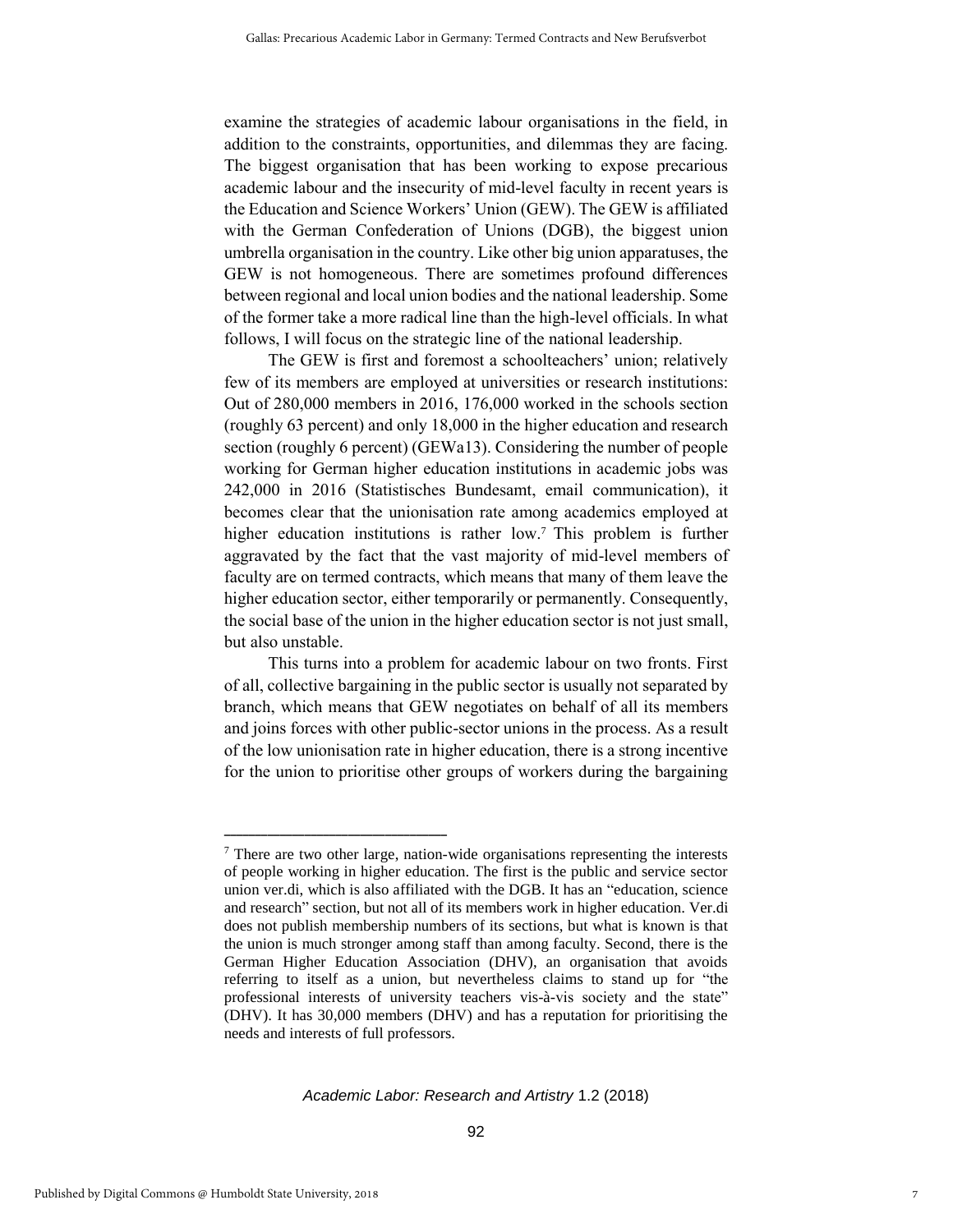process, in particular schoolteachers. As a result, collective negotiations have rarely delivered much that addresses the specific grievances of midlevel faculty. Second, the lack of a strong and stable base means that the union has limited clout when it comes to threatening strikes or protesting against university management. This is further aggravated by the fact that, according to the dominant understanding of labour law in the country, full professors, similar to teachers and other state personnel, do not enjoy a right to strike. The legal reasoning is that their tenured status, which means, among other things, that they must not be made redundant under normal circumstances, obliges them to refrain from industrial action.

Despite the limited base of the GEW in the higher education sector and the lack of a broad academic labour movement demanding change, the union has been working actively to address precarious working conditions, in particular through discursive interventions such as the publication of demands and campaigns. The fact that the director of the union's higher education division, Andreas Keller, is also a vice-president of the union shows that the GEW is taking the sector seriously. In recent years, the union has been building a reputation for commenting critically on working conditions in higher education and for recommending practical changes that address precarity. In so doing, it has been batting above its average: although its membership base in the sector is limited, it has still managed to influence political discourse to a degree. This is reflected in the fact that it receives ample coverage in the news media whenever academic labour is discussed.

The first intervention of the GEW (2011) was the Templin Manifesto, which was published and disseminated widely in 2010. It served as the starting point for a campaign that promoted "dream job[s] in science." The Manifesto was a short text attacking "fixed-term contracts and ... precarious employment." It criticised that many academics "lack the leeway they need for independent teaching and research and are denied reliable career prospects," and argued that "effective teaching and research ... and decent working conditions and career prospects ... are two sides to [sic] the same coin" (GEW). The Manifesto contained a list of ten demands addressing different aspects of academic precarity and related areas, among them the democratisation of university self-administration, gendersensitive quotas for new appointments, collective bargaining coverage for everyone employed with a higher education institution, and the creation of a system which allows mid-level academics with a PhD to qualify for permanent positions at their own institution without having to become full professors. Obviously, this last demand calls for a change that would improve the situation of mid-level academics, but the question remains why they still have to qualify for a permanent position if they already have a PhD.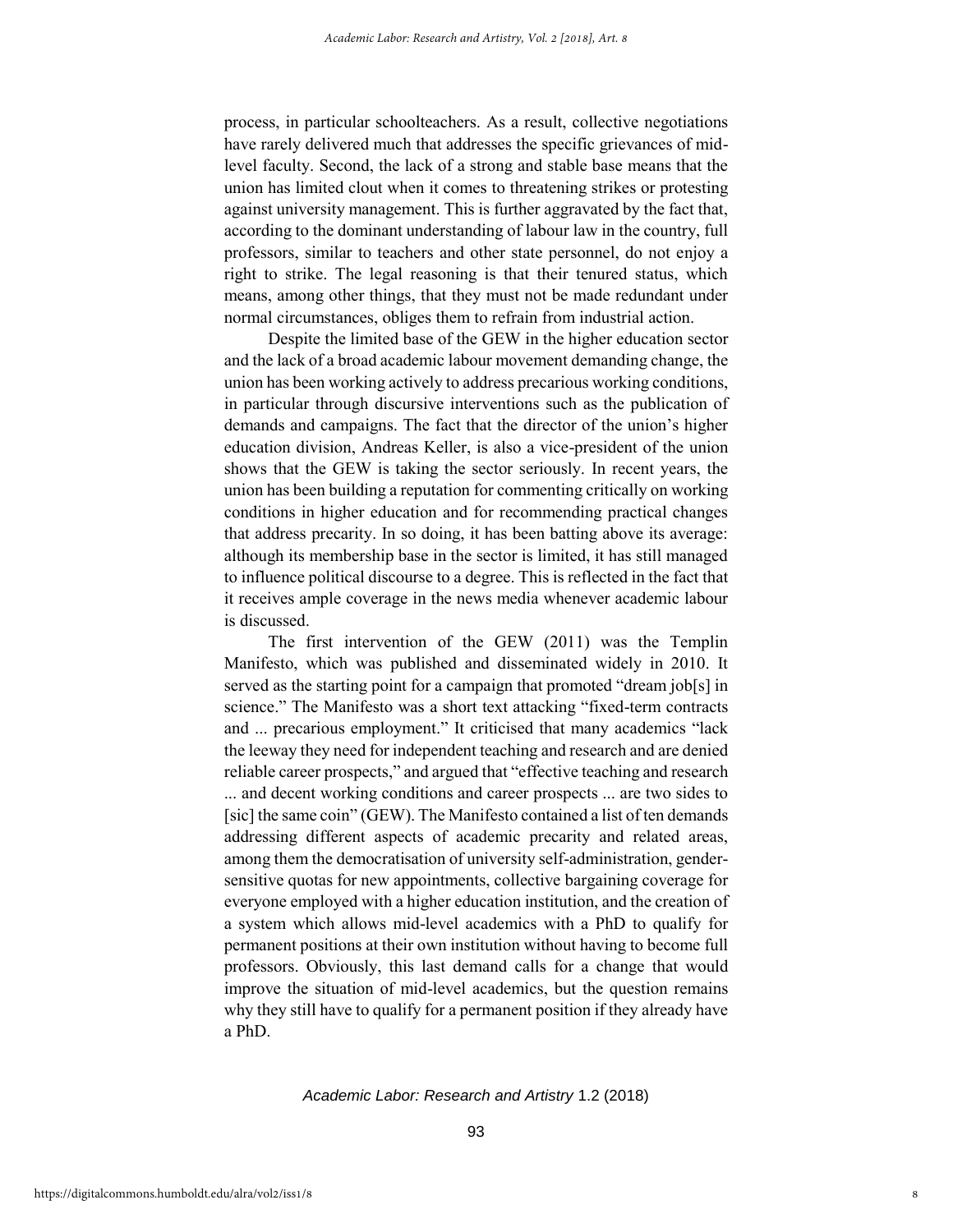In subsequent years the GEW made several interventions based on the Manifesto. In 2012, it published the Herrsching Codex, a catalogue of suggestions as to how universities can improve working conditions. The Codex was an attempt to get universities to commit themselves to fixed rules concerning academic labour. The demands enshrined in the Codex reappeared in the Köpenick Appeal 2013, which was launched in the runup to the general election of the same year. Four years later, the union launched kodex-check.de, an online tool that allows users to check working conditions at all German public universities against the criteria set out in the Codex. Apart from that, the union organised a "week of action" in November 2015, where local branches staged small events and protests criticising working conditions in academia.

In 2017, the GEW (b) published a pamphlet called Science as a Profession, which lays out how academic employment should be reformed in order to combat precarity. In this pamphlet, they modified their position vis-à-vis permanent positions insofar as they now demand the implementation of three separate career tracks: one that allows people without a PhD to apply for permanent positions; one that enables people with a PhD to apply for permanent roles with more far-reaching decisionmaking capacities; and one that institutes a US-style tenure-track model leading to a full professorship. To ensure this did not reproduce the traditional hierarchies in German academia, the union flanked this demand with a call to end the "chair" principle and the privileges of full professors attached to it.

Obviously, all of these steps would contribute significantly to driving back precarity in higher education. And yet, they may not go far enough. First of all, a tenure-track model would not remove insecurity. After all, it does not guarantee a job. In the US, tenure requirements often push candidates to their breaking points because a significant number of people in tenure-track positions are denied tenure. There are numerous academics without a job after several years of having worked very hard and under a great deal of pressure. This suggests that there is a real danger of such a three-track, three-tier system quickly becoming hierarchical again, all the more since it can be presumed that the positions on the different tracks diverge significantly in terms of responsibilities, pay, and resources. Against this backdrop, many full professors would probably argue that they have taken a high risk and have worked incredibly hard to get where they are, which is why their privileges need to be reinstated. This would then create a constant pressure to inch back towards the status quo ante. In light of this, a more lasting solution may be the simple and radical option of only differentiating, in terms of academic rank, between people without and with a PhD, and automatically offering permanent positions to the latter.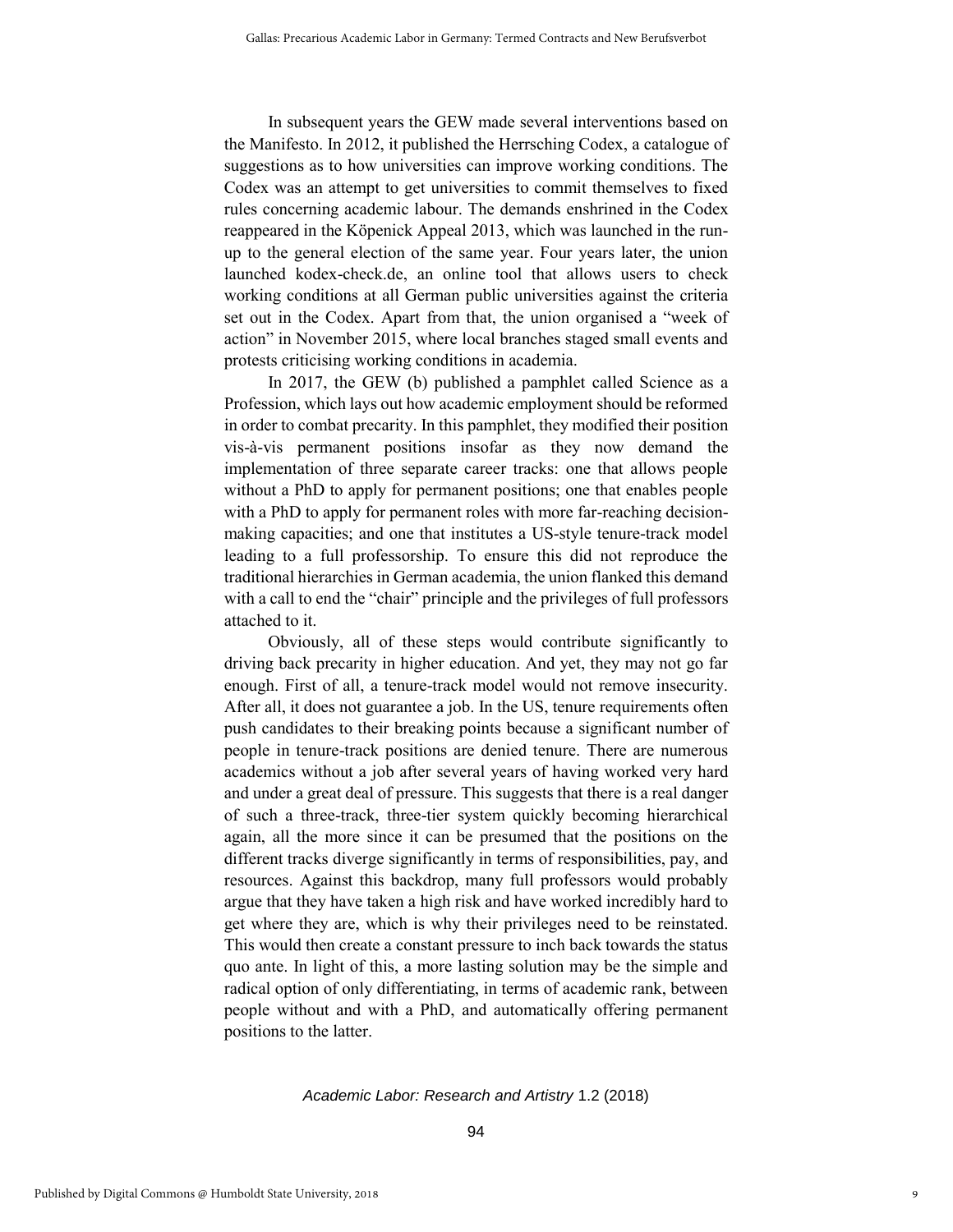The activities of the GEW reflect a dilemma the union is faced with: Due to its weak membership base in higher education, the union leadership focuses its activities in the sector on discursive interventions and small symbolic protests. In line with the "social partnership" approach dominating labour relations in Germany, it makes these interventions while presenting itself as a "respectable" partner in dialogues over higher education policy, and taking an approach that offers practical, piecemeal solutions. This leads to a moderation of demands and a dialogue-oriented approach that is at odds with the formation of a rank-and-file movement pushing for fundamental change.

This dilemma is visible in the official reaction of the GEW to the amendment of the Act discussed in the opening paragraph of this article. In contrast to the initiatives mentioned in the introduction, the GEW on the whole painted it in a positive light: It issued a statement that the amendment was a "success." The reason was that the amended law contained provisions somewhat re-regulating the conditions under which contracts can be termed. What the statement failed to mention, however, was that the de facto Berufsverbot was fully left intact.

All in all, the GEW has had some success in exposing precarity in academia, in particular the precarity of mid-level faculty. However, the need to appear respectable, which is part of the discourse-centred strategy of the union, also limits the degree to which the status quo is openly criticised. There is also a risk that the interventions of the GEW could become integrated into a top-down push for "reforms" that leave the existing hierarchies intact and do little to remove insecurity.

#### **The Network for Decent Work in Academia**

The Network for Decent Work in Academia (NGAWiss) is a new initiative in the field of academic labour activism. It was established in January 2017 in Leipzig and is a nation-wide platform of individuals and groups that are fighting against the precarious working conditions of mid-level faculty. At the time of writing, it was supported by twenty-three grassroots initiatives hailing from all parts of the country. Some of the groups represent midlevel faculty at individual universities or are committees that form part of disciplinary associations; others are smaller, locally based activist networks. The aim is to facilitate collective agency at the national level – that is, to develop, "at least, joint PR strategies and the capacity to launch campaigns, maybe even the capacity to go on strike" (NGAWiss). As of 2017, NGAWiss has formulated six key demands:

1. An end to the law regulating termed contracts in academia and the creation, across the board, of permanent positions for scientists who have a PhD and are employed with universities.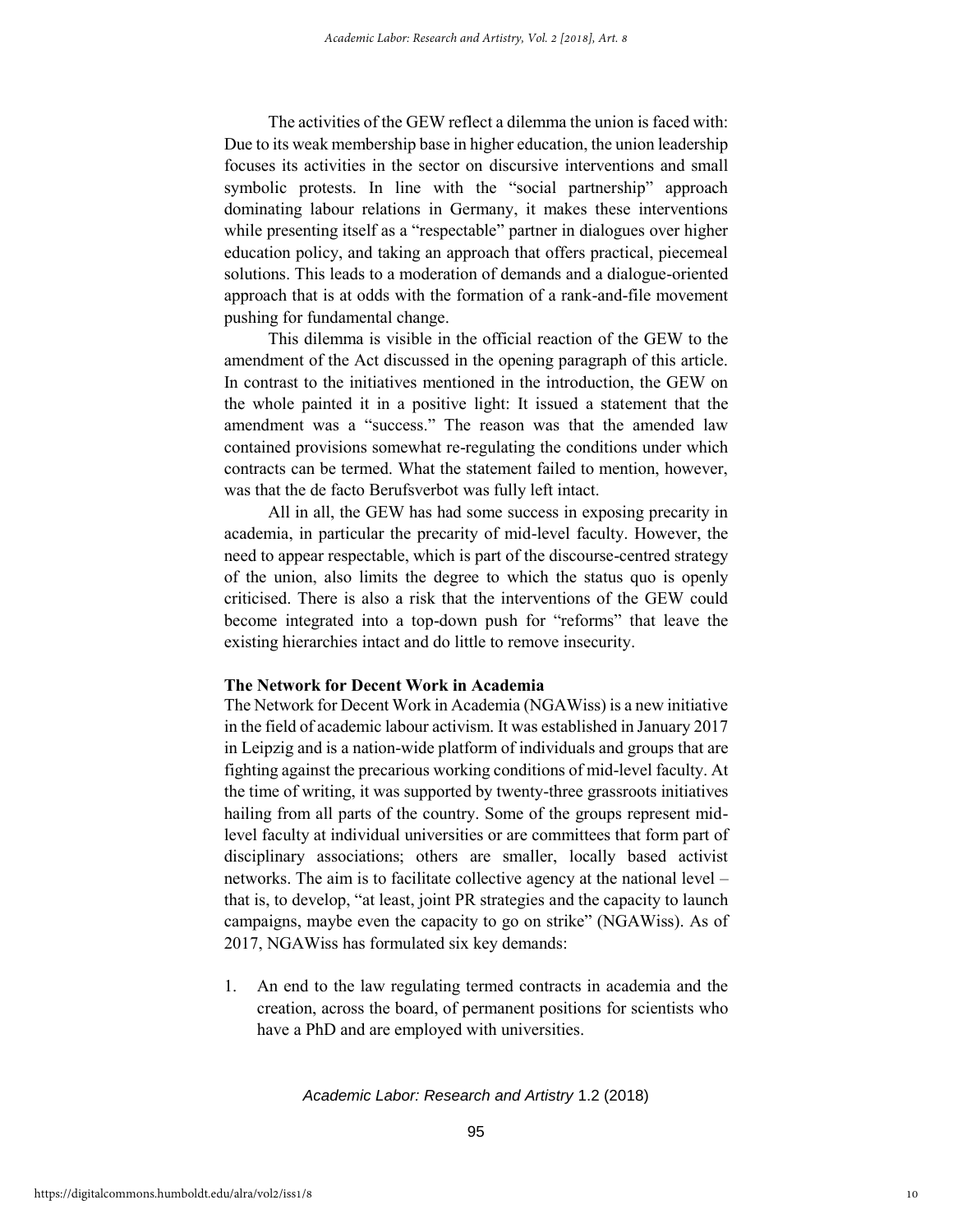- 2. Contracts with a six-year term for PhDs who are employed with universities.
- 3. The abolition of the second thesis after the PhD.
- 4. Adequate remuneration for sessional lecturers.
- 5. The abolition of the chair-based system and the democratisation of the self-administration of higher education institutions.
- 6. The expansion of basic state funding of higher education at the expense of third-party funding.

In comparison to the agenda of GEW, the demands of NGAWiss are more straightforward and far-reaching. In line with my critique of the three-track system proposed by the GEW, they are also assuming that academics should advance into permanent positions after they have completed their PhD.

So far, NGAWiss has held a number of national events aimed at drawing attention to the precarious working conditions of mid-level faculty. The first one was the founding congress of the network, which was attended by more than a hundred people from thirty-four higher education and research institutions (NGAWissb). In the run-up to the general elections in September 2017, NGAWiss used the Federal Press Conference, the key forum for media correspondents in Berlin, to present its aims and comment on the position of the main political parties on higher education. In November 2017, the network, together with the GEW, organised a one-day workshop in Berlin on decent work in academia. NGAWiss members also used the event to join forces with other academic labour activists and paid a visit to the bi-annual conference of presidents of higher education institutions, which took place at the same time in nearby Potsdam. Twenty-three activists, some of whom were carrying banners, gathered in front of the conference venue to protest and distribute flyers. They then entered negotiations with the conference president, who agreed that they could address the conference plenary for five minutes. Inside the venue, a representative of NGAWiss read out a short speech detailing the demands of the network; upon leaving, the activists chanted a slogan:"Who is doing the work? We are, we are, we are."<sup>8</sup>

NGAWiss is a young initiative. So far, its most important achievement has been to facilitate a conversation between activists at the national level, and to ensure that there has been some media coverage and discussion of the precarious working conditions of mid-level faculty.

**\_\_\_\_\_\_\_\_\_\_\_\_\_\_\_\_\_\_\_\_\_\_\_\_\_\_\_\_\_\_\_\_\_\_\_\_** 

<sup>8</sup> This information comes from two activists who are members of the NGAWiss steering committee and were present at the protest. I conducted an unstructured interview with them in Berlin in December 2017.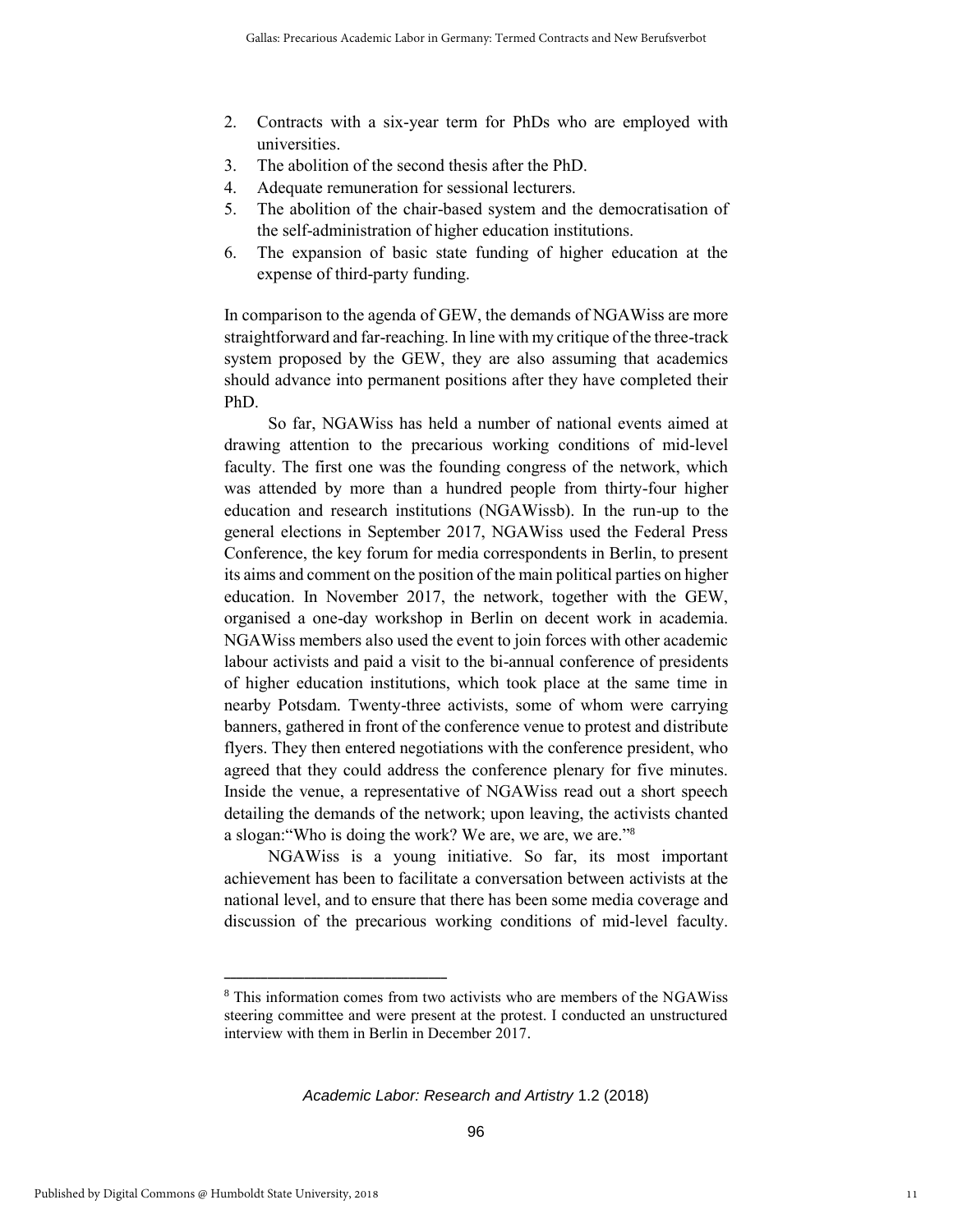Furthermore, the network can be credited with having produced a catalogue of six clear-cut demands, which are open enough to cater for the potentially diverging needs and interests of the target group. But substantial challenges remain. Despite the fact that the relationship between GEW and NGAWiss appears to be amicable, the two organisations use competing organisational models. Whereas GEW pursues a unionisation effort and through its activities integrates academic workers into public-sector unionism and organised labour in general, NGAWiss is mainly reaching out to mid-level faculty as a status group. The two organisational models are not mutually exclusive, but the question remains of how to ensure they reinforce each other rather than divert attention from one another, and whether a status-based approach can be part of a broader agenda for change in the field of academic labour relations. After all, mid-level faculty are badly affected by precarisation, but they are by far not the only status group in higher education facing this problem.

#### **Conclusion**

There are some interesting activist interventions in the field of academic labour in Germany, but it would be premature to announce the birth of a unified movement. I see three strategic challenges that activists will have to tackle if they want to advance their cause. First, demand for academic jobs – even at the intermediate level – does not seem to be dwindling, and this is despite the fact that these jobs are precarious, and the labour market situation in the country is not totally bleak. This does not justify exposing people to precarious work, but it weakens the hand of academic workers in dealing with employers. In light of this, it seems to be imperative not to focus efforts exclusively on specific status groups such as mid-level faculty, but to build coalitions with sessional lecturers and student assistants. This would allow activists to counter the race for jobs with demands for the creation of new positions. A close cooperation between GEW and NGAWiss could go some way towards ensuring that this issue is addressed, but local initiatives will also have to find ways of collaborating across status groups.

Second, a key question remains whether to bank on a traditional model of unionisation as pursued by GEW or to create networks that do not follow a trade-union model, as NGAWiss does. Despite all efforts thus far, no large movement has emerged, and there is room for experimentation and perhaps different strategies. Undoubtedly, it is positive that there is cooperation across different activist platforms. Nevertheless, there may be competing claims and strategic choices, and the different organisations have to find ways of dealing with these differences in a constructive manner – one that does not compromise the joint project of driving back precarious work in academia.

Third, it appears obvious that fundamental change does not just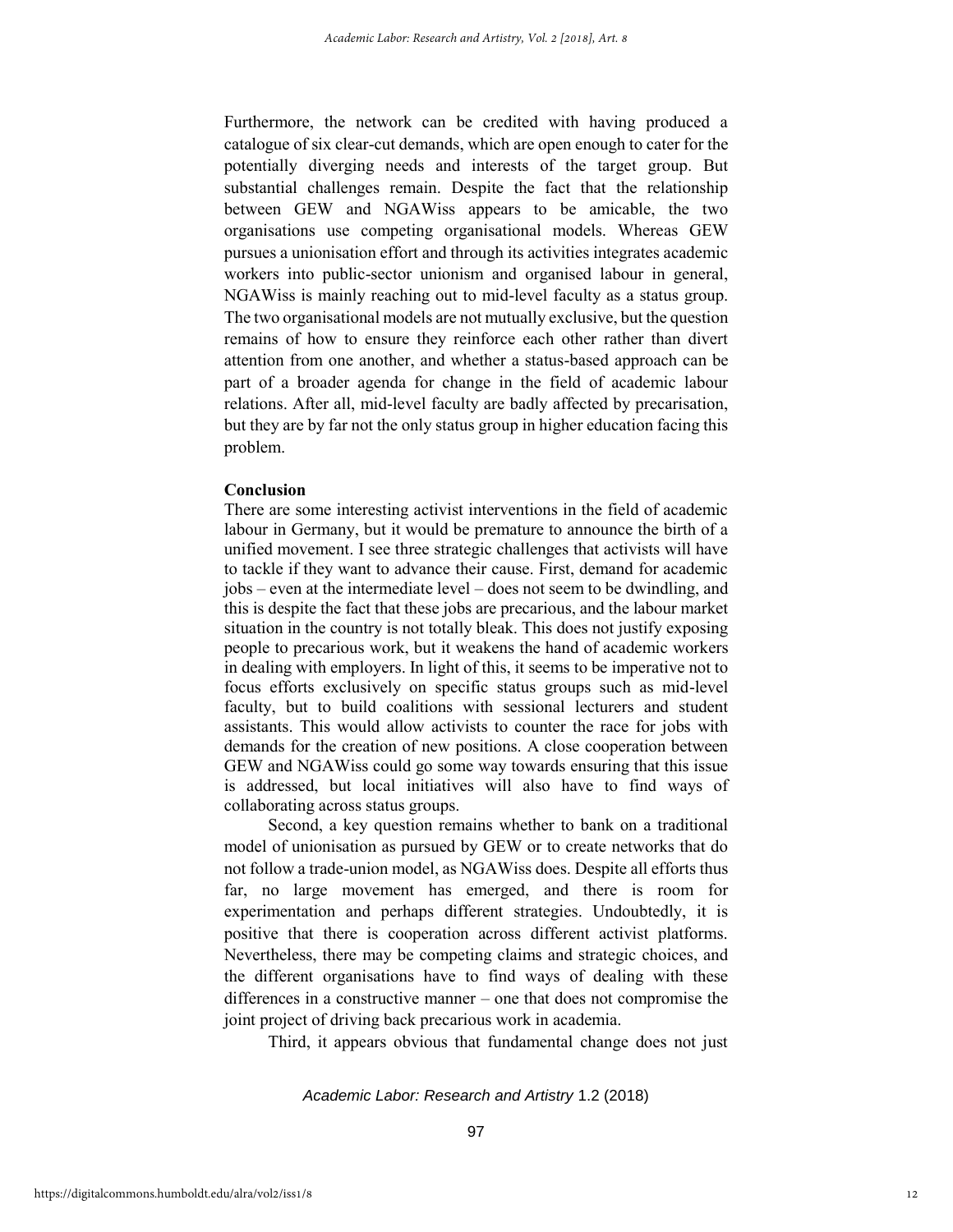require changing working conditions, as they are enshrined in collective bargaining agreements and legal regulations, but democratising the institutions of self-administration that underpin the status quo. As long as full professors are privileged through these institutions vis-à-vis all status groups, fundamental change is hard to envisage. Consequently, the fight against precarity is also a fight for democratisation, as both GEW and NGAWiss highlight in their demands.

Obviously, the campaigns and interventions of GEW and NGAWiss are only first steps in preparing the ground for a broader movement. And to some, it may seem inconceivable that things will change fundamentally in the near future. But it is important to note that in recent years higher education in Germany has been the site of a major victory over promoters of the "entrepreneurial university" and the neo-liberalisation of higher education. In the mid-2000s, seven federal states of Germany introduced tuition fees; in 2014, Lower Saxony was the last state to abolish fees again, which means that higher education is free once more in the entire country.<sup>9</sup> Part and parcel of the process were several waves of student protest. Obviously, the conditions of struggle for academic workers are fundamentally different from those of students, but the example shows that there can be unexpected changes.

#### **Works Cited**

Baumgarth, B., J. Henke and P. Pasternack (2016) Inventur der Finanzierun des Hochschulsystems. Working Paper Studienförderung, no. 001. Düsseldorf: Hans Böckler Foundation. Bundesbericht Wissenschaftlicher Nachwuchs (BuWiN) (2017)

Statistische Daten und Forschungsbefunde zu Promovierenden und Promovierten in Deutschland. Bielefeld: WBV.

Deutsche Forschungsgemeinschaft (DFG) [German Research Foundation] (2012) DFG stellt "Förderatlas 2012" vor: Wettbewerb um Drittmittel als "selbstverständlicher Alltag". Available at [http://www.dfg.de/service/presse/pressemitteilungen/2012/pressemit](http://www.dfg.de/service/presse/pressemitteilungen/2012/pressemitteilung_nr_24/index.html) teilung nr 24/index.html [accessed 6 December 2017].

Deutscher Hochschulverband (DHV) [German Higher Education Association] (Undated) Aufgaben und Ziele. Available at: [https://www.hochschulverband.de/aufgaben-und-ziele.html#](https://www.hochschulverband.de/aufgaben-und-ziele.html) [accessed 6 December 2017].

**\_\_\_\_\_\_\_\_\_\_\_\_\_\_\_\_\_\_\_\_\_\_\_\_\_\_\_\_\_\_\_\_\_\_\_\_** 

<sup>9</sup> This claim needs to be qualified somewhat. Free higher education is available all over the country for students from Germany and the EU who are studying for the first time for an undergraduate or graduate degree. In some federal states, there are fees for students who study a second time, and the state of Baden-Württemberg decided in 2017 to introduce fees for international students who are not from the EU.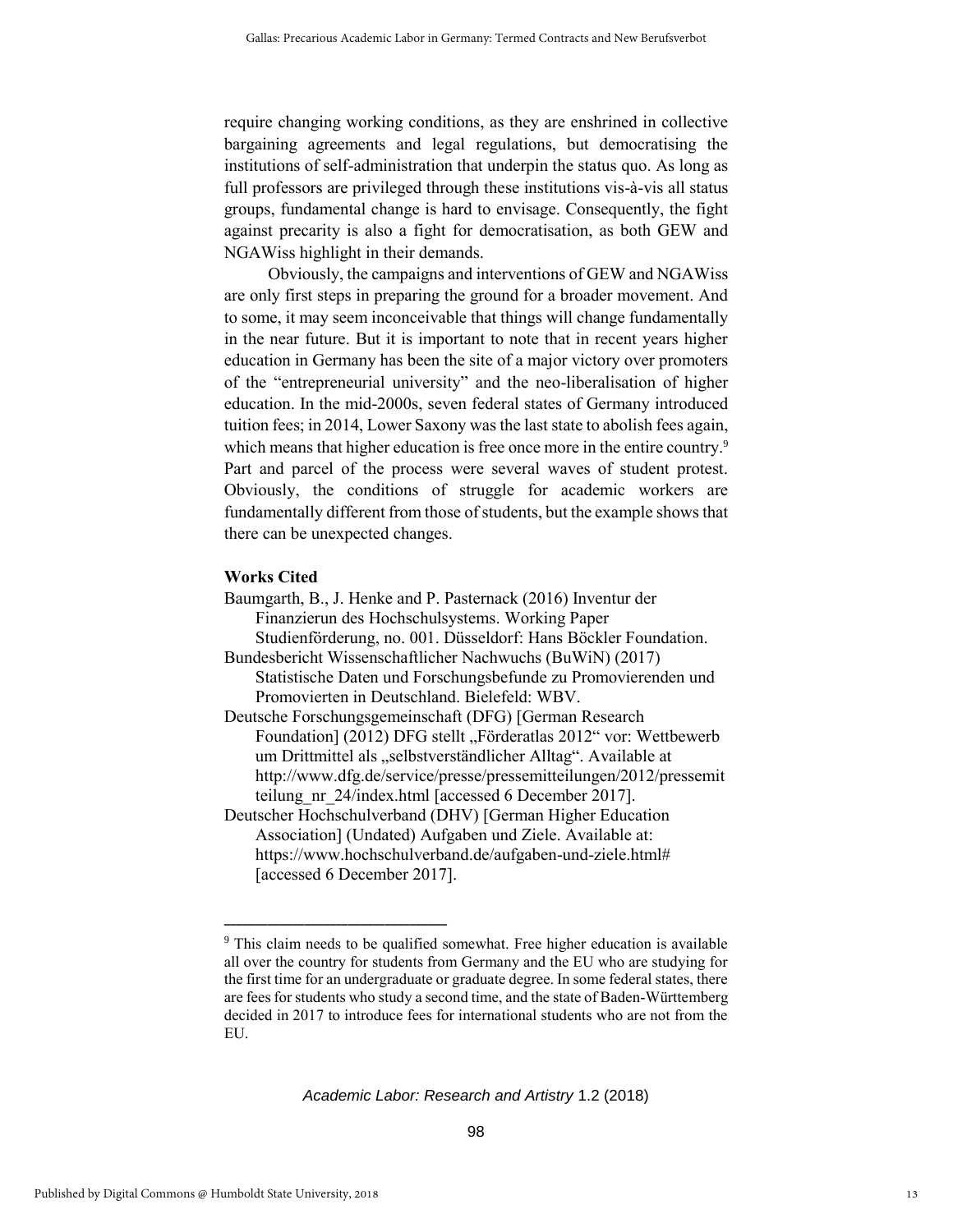Deutscher Hochschulveerband (DHV) (2016) Deutscher Hochschulverband seit heute 30.000 Mitglieder stark. Press release, 5 October 2016. Available at:

[https://www.hochschulverband.de/pressemitteilung.html?&no\\_cach](https://www.hochschulverband.de/pressemitteilung.html?&no_cache=1&tx_ttnews%5btt_news%5d=245&cHash=a2b9c0357f5eac3191a632eab1dde877) [e=1&tx\\_ttnews\[tt\\_news\]=245&cHash=a2b9c0357f5eac3191a632ea](https://www.hochschulverband.de/pressemitteilung.html?&no_cache=1&tx_ttnews%5btt_news%5d=245&cHash=a2b9c0357f5eac3191a632eab1dde877) [b1dde877#](https://www.hochschulverband.de/pressemitteilung.html?&no_cache=1&tx_ttnews%5btt_news%5d=245&cHash=a2b9c0357f5eac3191a632eab1dde877) [accessed 6 December 2017].

Gewerkschaft Erziehung und Wissenschaft (GEW) [Education and Science Workers' Union] (2011) Templin Manifesto. Available at: [https://www.gew.de/index.php?eID=dumpFile&t=f&f=23382&toke](https://www.gew.de/index.php?eID=dumpFile&t=f&f=23382&token=bcefe9e3c357fb74eec9e8fee9492dde766c8fd6&sdownload=&n=Templin_Manifesto.pdf) [n=bcefe9e3c357fb74eec9e8fee9492dde766c8fd6&sdownload=&n=](https://www.gew.de/index.php?eID=dumpFile&t=f&f=23382&token=bcefe9e3c357fb74eec9e8fee9492dde766c8fd6&sdownload=&n=Templin_Manifesto.pdf) [Templin\\_Manifesto.pdf](https://www.gew.de/index.php?eID=dumpFile&t=f&f=23382&token=bcefe9e3c357fb74eec9e8fee9492dde766c8fd6&sdownload=&n=Templin_Manifesto.pdf) [accessed 6 December 2017].

Gewerkschaft Erziehung und Wissenschaft (GEW) (2012) Herrschinger Kodex. Available at:

[https://www.gew.de/index.php?eID=dumpFile&t=f&f=23364&toke](https://www.gew.de/index.php?eID=dumpFile&t=f&f=23364&token=eb34f9f476def2bb0331c8045ce6b6583fcb59a6&sdownload=&n=Bro_Hersch_Kodex_web.pdf) [n=eb34f9f476def2bb0331c8045ce6b6583fcb59a6&sdownload=&n=](https://www.gew.de/index.php?eID=dumpFile&t=f&f=23364&token=eb34f9f476def2bb0331c8045ce6b6583fcb59a6&sdownload=&n=Bro_Hersch_Kodex_web.pdf) Bro Hersch Kodex web.pdf [accessed 6 December 2017].

Gewerkschaft Erziehung und Wissenschaft (GEW) (2013) Köpenicker Appell. Available at:

[https://www.gew.de/index.php?eID=dumpFile&t=f&f=23374&toke](https://www.gew.de/index.php?eID=dumpFile&t=f&f=23374&token=959f158f2c648d7bd5b9aa6e79fbfea3e89d7c67&sdownload=&n=Koepenicker_Appell_neu.pdf) [n=959f158f2c648d7bd5b9aa6e79fbfea3e89d7c67&sdownload=&n=](https://www.gew.de/index.php?eID=dumpFile&t=f&f=23374&token=959f158f2c648d7bd5b9aa6e79fbfea3e89d7c67&sdownload=&n=Koepenicker_Appell_neu.pdf) Koepenicker Appell neu.pdf [accessed 6 December 2017].

Gewerkschaft Erziehung und Wissenschaft (GEW) (2016) Wissenschaftszeitvertragsgesetz. Available at: <https://www.gew.de/wissenschaft/wissenschaftszeitvertragsgesetz> [accessed 6 December 2017].

Gewerkschaft Erziehung und Wissenschaft (GEW) (2017a) Gender-IST-Analyse: Analyse zur Partizipation von Männern und Frauen in der GEW. Frankfurt: GEW.

Gewerkschaft Erziehung und Wissenschaft (GEW) (2017b) Wissenschaft als Beruf: Personal- und Karrierestruktur an Universitäten. Available at[:https://www.gew.de/fileadmin/media/publikationen/hv/Hochschul](https://www.gew.de/fileadmin/media/publikationen/hv/Hochschule_und_Forschung/Beschluesse_Gewerkschaftstag/GEW_Personal-Karriere_148x148_2017-web.pdf) e und Forschung/Beschluesse Gewerkschaftstag/GEW Personal-Karriere 148x148 2017-web.pdf [accessed 21 January 2017].

Grottian, P. (2016) Lehrbeauftragte arbeiten oft für drei Euro pro Stunde. Der Tagesspiegel, 6 December. Available at: [http://www.tagesspiegel.de/wissen/prekaere-beschaeftigung-in-der](http://www.tagesspiegel.de/wissen/prekaere-beschaeftigung-in-der-wissenschaft-lehrbeauftragte-arbeiten-oft-fuer-drei-euro-pro-stunde/12923226.html)[wissenschaft-lehrbeauftragte-arbeiten-oft-fuer-drei-euro-pro](http://www.tagesspiegel.de/wissen/prekaere-beschaeftigung-in-der-wissenschaft-lehrbeauftragte-arbeiten-oft-fuer-drei-euro-pro-stunde/12923226.html)[stunde/12923226.html](http://www.tagesspiegel.de/wissen/prekaere-beschaeftigung-in-der-wissenschaft-lehrbeauftragte-arbeiten-oft-fuer-drei-euro-pro-stunde/12923226.html) [accessed 11 December 2015].

Lange-Vester, A. and C. Teiwes-Kügler (2017) Habitus und milieuspezifische Strategien: Wissenschaftliche Mitarbeiter\_innen unter prekären Beschäftigungsbedingungen. Berliner Debatte Initial, 28(1): 122–132.

Netzwerk für Gute Arbeit in der Wissenschaft (NGAWiss) [Network for Decent Work in Academia] (Undated) Selbstverständnis. Available at:<http://mittelbau.net/selbstverstaendnis-2> [accessed 6 December 2017].